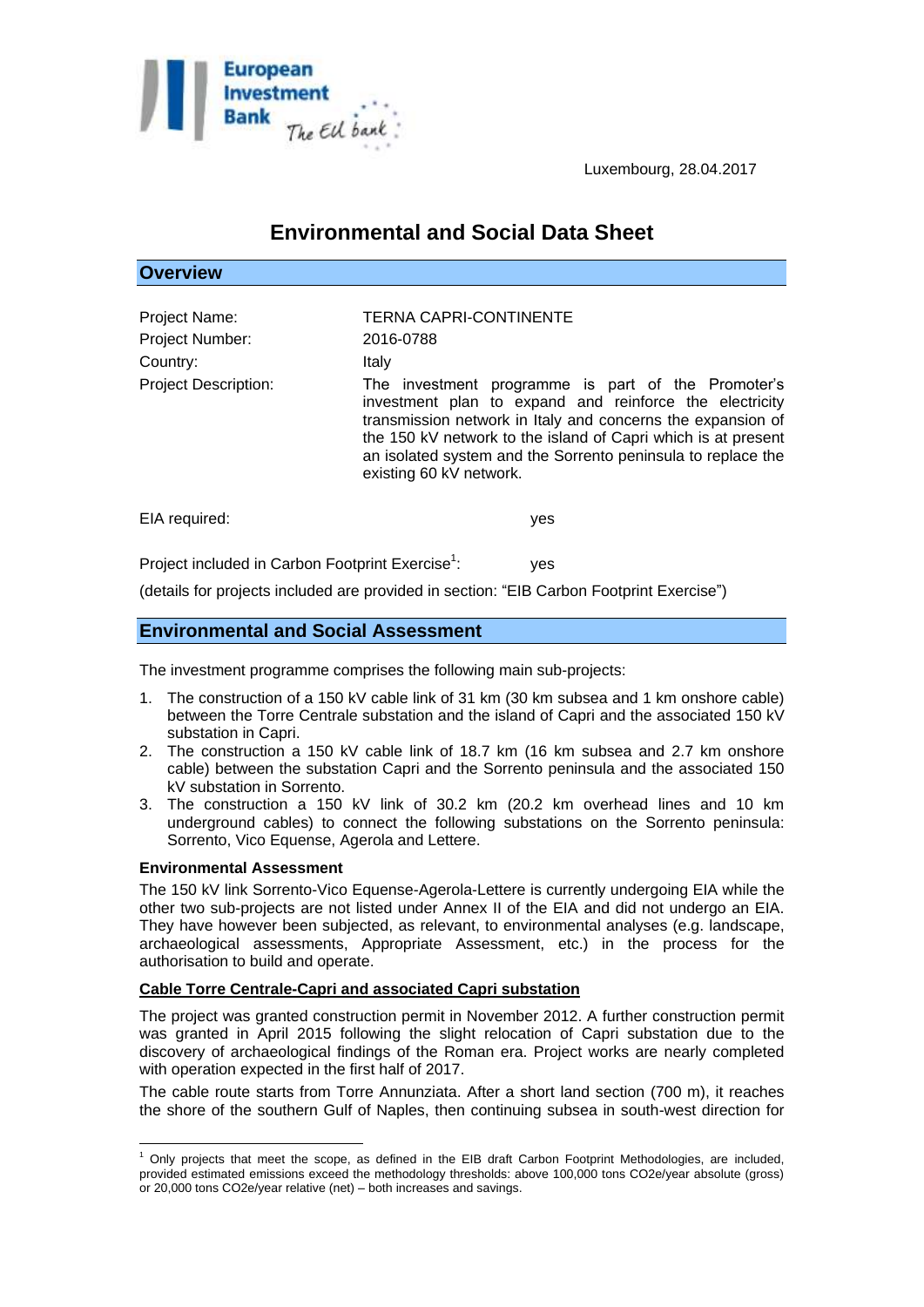Luxembourg, 28.04.2017



circa 29 km up to the landfall in Capri (Marina Grande) and reaching, after a further short land section (300 m), Capri substation.

The first part of the cable route crosses the reclamation site of national interest "Litorale Vesuviano" and the associated marine areas. As per requirements under the permit, appropriate cable installation techniques have been used so to minimize dispersion of pollutants. At sea this resulted in the use of trenchless protection techniques (rock dumping) for circa 4 km.

The rest of the subsea route runs nearly entirely along/across the Natura 2000 site IT8030011 "Fondali Marini di Punta Campanella e Capri", which includes the priority habitat "posidonia beds", and the land section in Capri crosses the Natura 2000 site "Settore e rupi costiere orientali dell'isola di Capri". A screening for the requirements of an Appropriate Assessment was carried out and the project was subjected to Appropriate Assessment in line with Article 6.3 of the Habitats Directive. Based on the Appropriate Assessment report, the project does not adversely affect the integrity of these Natura 2000 sites on view of their conservation objectives. The competent authority requested the implementation of specific measures for mitigating the impacts of cable installation works on the Posidonia meadows crossed by the terminal portion of the cable (circa 200 m) off the coast of Capri. In this area the cable was laid in an under seabed duct, installed with the Directional Drilling technology, in order to effectively avoid any interferences with the Posidonia population of the site.

## **Cable Sorrento-Capri and associated Sorrento substation**

The project was granted construction permit in June 2015. Works have not started yet. The cable route starts from Sorrento. After a land section of circa 2.4 km it reaches the sea shore then continuing subsea in south-west direction for circa 16 km up to the landfall in Capri (Marina Grande) and reaching, after a further short land section (300 m), Capri substation.

The subsea route runs entirely along/across the Natura 2000 site IT8030011 "Fondali Marini di Punta Campanella e Capri" and the land section in Capri crosses the Natura 2000 site "Settore e rupi costiere orientali dell'isola di Capri". A screening for the requirements of an Appropriate Assessment was carried out and the project was subjected to Appropriate Assessment in line with Article 6.3 of the Habitats Directive. Based on the Appropriate Assessment report, the project does not adversely affect the integrity of these Natura 2000 sites on view of their conservation objectives. The competent authority requested the implementation of specific measures for mitigating the impacts of cable installation works on the Posidonia meadows crossed by the terminal portion of the cable (circa 200 m) off the coast of Capri. The promoter confirmed that, as already done for the cable Torre-Capri, in this area the cable will be laid in an under seabed duct, installed with the Directional Drilling technology, so avoid any interferences with the Posidonia meadows. Posidonia is not present along the cable route off the coast of Sorrento

## **Mixed cable/aerial link Sorrento-Vico Equense-Agerola-Lettere**

The link will be constructed on the Sorrento peninsula; it will connect the Sorrento substation with the Vico Equense substation and the Agerola substation in the south part of the Sorrento peninsula and from there it will continue to the Lettere substation which is in the south part of the Sorrento peninsula. The parts of the link Vico Equense - Agerola and Agerola – Lettere cross the Natura 2000 site IT8030008 "Dorsale dei Monti Lattari" (total length of this link within the Natura 2000 site is 18 km). This link will replace existing 60 kV overhead lines; 26 km of 60 kV overhead lines will be decommissioned).

The project falls under Annex II of the EIA and was screened-in for EIA. The full EIA process is currently in progress. An Environmental Impact Study and an Appropriate Assessment in accordance with Article 6.3 of the Habitats have been carried out but neither EIA decree nor construction permit has been granted as yet.